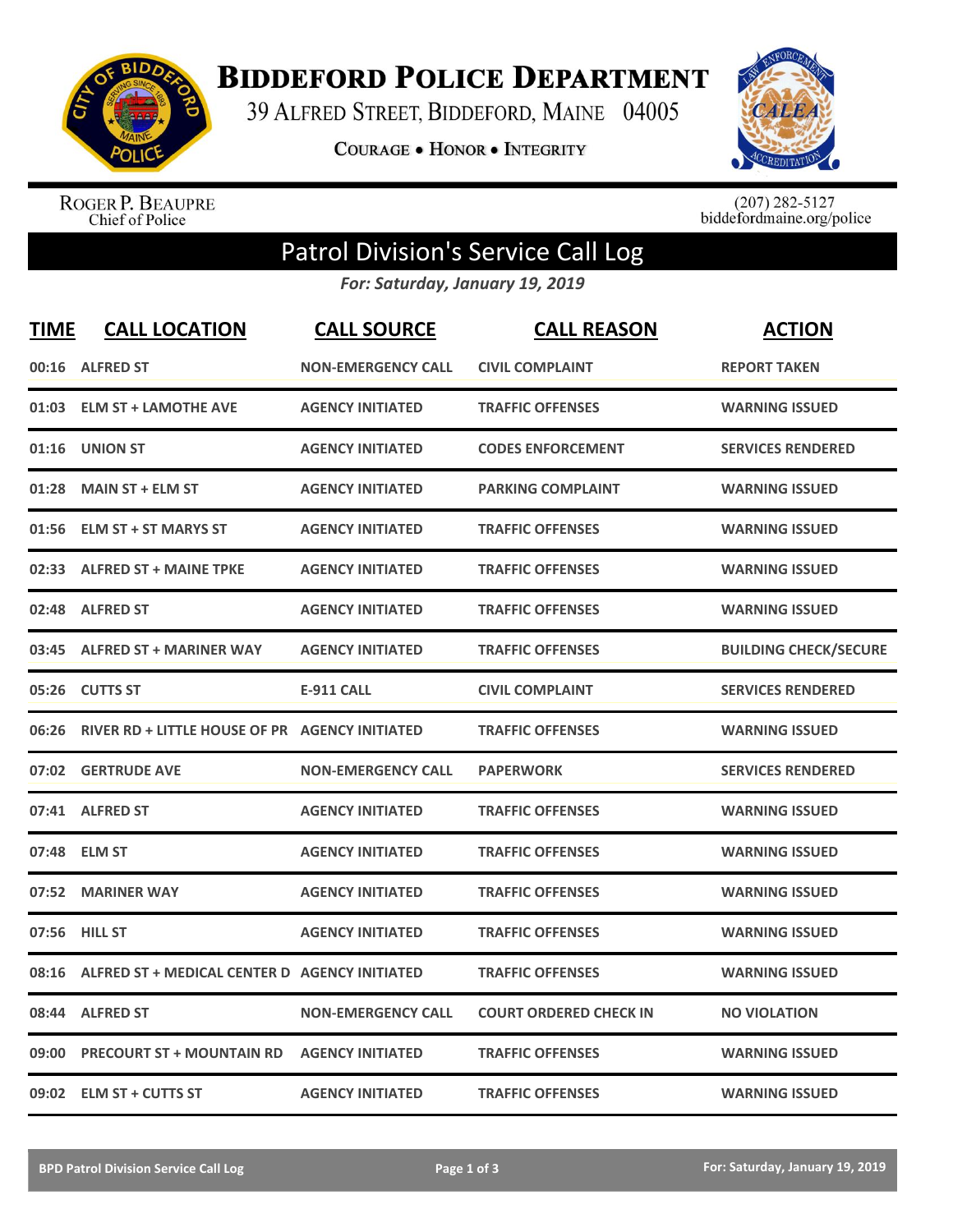| <b>TIME</b> | <b>CALL LOCATION</b>            | <b>CALL SOURCE</b>        | <b>CALL REASON</b>         | <b>ACTION</b>                |
|-------------|---------------------------------|---------------------------|----------------------------|------------------------------|
|             | 09:14 ALFRED ST + MAINE TPKE    | <b>AGENCY INITIATED</b>   | <b>TRAFFIC OFFENSES</b>    | <b>WARNING ISSUED</b>        |
|             | 09:42 GREEN ST                  | <b>AGENCY INITIATED</b>   | <b>PAPERWORK</b>           | <b>PAPERWORK SERVED</b>      |
|             | 09:47 ALFRED ST                 | E-911 CALL                | 911 MISUSE                 | <b>WARNING ISSUED</b>        |
|             | 09:58 PRECOURT ST + BAKERS WAY  | <b>AGENCY INITIATED</b>   | <b>TRAFFIC OFFENSES</b>    | <b>WARNING ISSUED</b>        |
|             | 10:12 ELM ST                    | <b>AGENCY INITIATED</b>   | <b>ANIMAL COMPLAINT</b>    | <b>SERVICES RENDERED</b>     |
|             | 10:18 BOULDER WAY               | <b>AGENCY INITIATED</b>   | <b>TRAFFIC OFFENSES</b>    | <b>WARNING ISSUED</b>        |
|             | 10:42 GOOCH ST + ELM ST         | <b>AGENCY INITIATED</b>   | <b>TRAFFIC OFFENSES</b>    | <b>WARNING ISSUED</b>        |
|             | 10:58 WASHINGTON ST + ALFRED ST | <b>AGENCY INITIATED</b>   | <b>TRAFFIC OFFENSES</b>    | <b>WARNING ISSUED</b>        |
|             | 11:02 ELM ST                    | <b>AGENCY INITIATED</b>   | <b>TRAFFIC OFFENSES</b>    | <b>VSAC ISSUED</b>           |
|             | 11:06 CENTER ST                 | <b>NON-EMERGENCY CALL</b> | <b>SUSPICION</b>           | <b>CIVIL COMPLAINT</b>       |
|             | 11:35 ALFRED ST + MAY ST        | <b>AGENCY INITIATED</b>   | <b>TRAFFIC OFFENSES</b>    | <b>WARNING ISSUED</b>        |
| 11:35       | <b>MAIN ST + ELM ST</b>         | <b>AGENCY INITIATED</b>   | <b>TRAFFIC OFFENSES</b>    | <b>WARNING ISSUED</b>        |
| 11:50       | <b>LAMOTHE AVE</b>              | <b>WALK-IN AT STATION</b> | <b>ANIMAL COMPLAINT</b>    | <b>SERVICES RENDERED</b>     |
|             | 11:50 ELM ST                    | <b>AGENCY INITIATED</b>   | <b>TRAFFIC OFFENSES</b>    | <b>WARNING ISSUED</b>        |
|             | <b>11:50 MAIN ST</b>            | <b>RADIO</b>              | <b>WATER MAIN BREAK</b>    | <b>REFERRED OTHER AGENCY</b> |
|             | 11:55 ACORN ST                  | <b>E-911 CALL</b>         | <b>DOMESTIC COMPLAINTS</b> | <b>NEGATIVE CONTACT</b>      |
|             | 11:59 ELM ST                    | <b>NON-EMERGENCY CALL</b> | <b>MESSAGE DELIVERY</b>    | <b>NEGATIVE CONTACT</b>      |
|             | 12:09 ELM ST                    | <b>NON-EMERGENCY CALL</b> | <b>SUSPICION</b>           | <b>SERVICES RENDERED</b>     |
|             | 12:25 PIERSONS LN               | E-911 CALL                | <b>DOMESTIC COMPLAINTS</b> | <b>REPORT TAKEN</b>          |
|             | 12:35 VINCENT AVE               | <b>NON-EMERGENCY CALL</b> | <b>ANIMAL COMPLAINT</b>    | <b>SERVICES RENDERED</b>     |
|             | 12:39 FRANKLIN ST               | <b>NON-EMERGENCY CALL</b> | <b>ARTICLES LOST/FOUND</b> | <b>SERVICES RENDERED</b>     |
|             | 13:26 OLD POOL RD               | <b>AGENCY INITIATED</b>   | <b>ANIMAL COMPLAINT</b>    | <b>SERVICES RENDERED</b>     |
|             | 13:26 PINE ST                   | <b>NON-EMERGENCY CALL</b> | <b>ASSAULT</b>             | <b>FIELD INTERVIEW</b>       |
|             | 13:56 ALFRED ST                 | <b>E-911 CALL</b>         | 911 MISUSE                 | <b>NO ACTION REQUIRED</b>    |
|             | 14:25 ALFRED ST                 | <b>AGENCY INITIATED</b>   | <b>PAPERWORK</b>           | <b>PAPERWORK SERVED</b>      |
|             | 15:02 SHOPS WAY                 | <b>NON-EMERGENCY CALL</b> | <b>ANIMAL COMPLAINT</b>    | <b>SERVICES RENDERED</b>     |